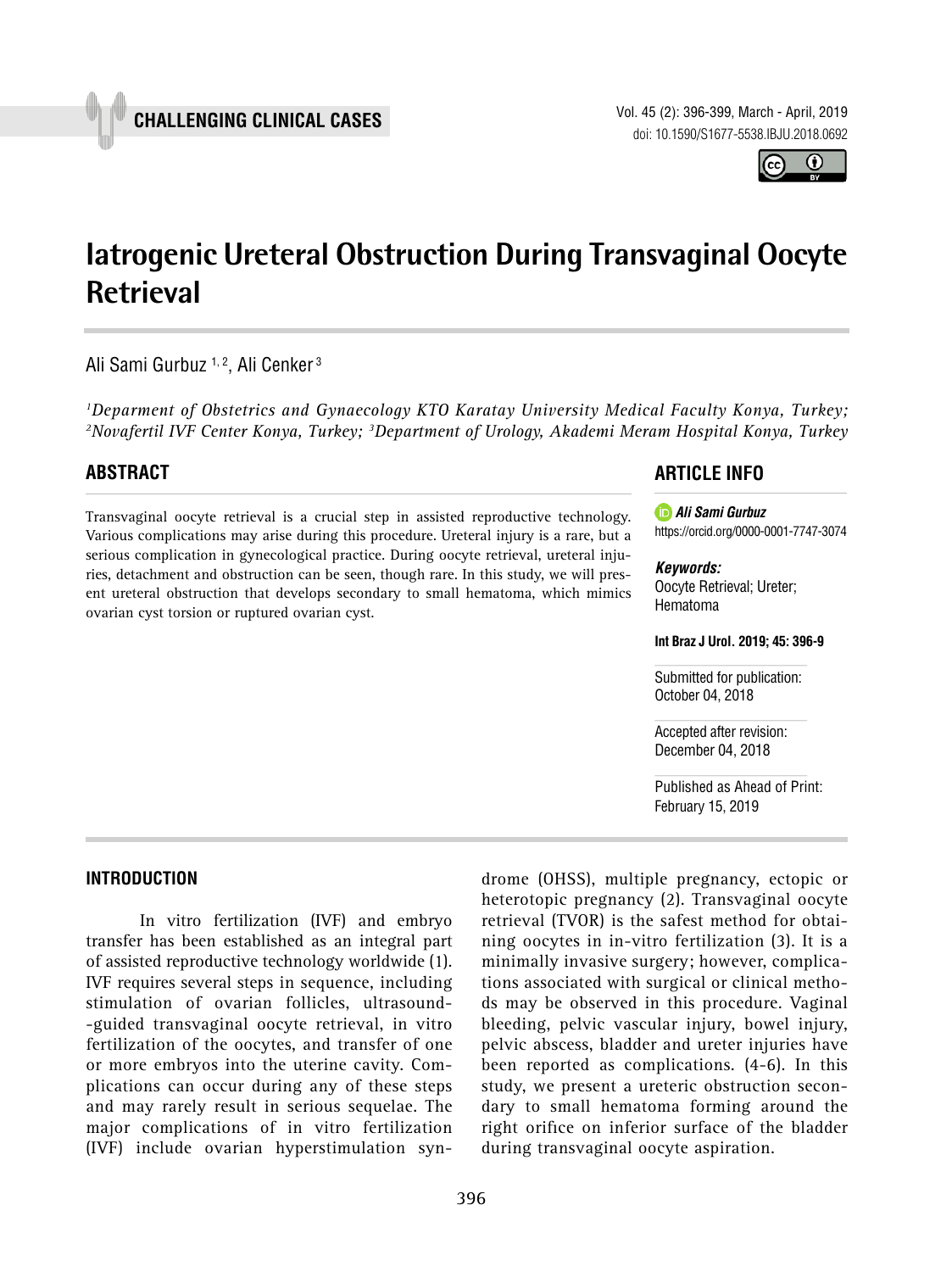#### **CASE**

The patient was a 35 years old woman with history of two early miscarriages and no long-term pregnancy. The physical examination revealed hirsutism and menstrual irregularity. In the anamnesis, an intramural myoma myomectomy operation was conducted through laparotomy; disc hernia and peptic ulcer were present. The patient was married for 7 years and underwent intrauterine insemination twice. Chromosome analysis performed on peripheral blood revealed a marker chromosome: 47XX+m. In ultrasonography examination, the patient was seen to have polycystic ovary appearance, but the uterus and endometrium were observed to be normal. Our case was coherent with polycystic ovarian syndrome (PCOS). On the second day of menstruation, a hormonal analysis was performed. The results were AMH- 6.4 ng / mL; Estradiol- 52.23 pg / mL; FSH- 6.16 mIU / mL; Lh- 21.22 mIU / mL; Prolactin- 10.35 ng / mL and TSH- 0.99 µIU / mL. Semen analysis was normal. Her body weight was 64 kg, and her BMI was 25 kg / m². After a genetic consultation, polycystic ovary appearance, recurrent miscarriages and marker chromosome were taken into consideration, and IVF and preimplantation genetic diagnosis were planned.

### **IVF ICSI procedure**

An antagonist protocol with 187.5 IU rFSH (Gonal F, Merck, Turkey) was initiated. On the examination performed on day 6, 0.25 mg ganirelix per day (Orgalutran MSD Turkey) was initiated. She was stimulated for a total of 11 days. Due to OHSS risk, 0.2 mg triptorelin (Gonapeptyl Ferring Turkey) was used to trigger ovulation. Estradiol level on the day of triggering was 8999. The oocyte retrieval (OPU) was performed approximately 35 hours after the triggering.

Oocyte retrieval was performed by a subspecialist experienced in reproductive endocrinology and infertility using the standard transvaginal ultrasound-guided approach. The patient was prepped and draped in the dorsolithotomy position. The aspiration of ovarian follicles was carried out using a 17-gauge oocyte aspiration needle (Cook Medical Inc., Bloomington, IN) mounted on an ultrasonic transvaginal probe (Analogic Ultrasound Canada, Richmond, BC) with a needle guide and connected to a Cook Aspiration Unit (Cook Medical Inc., Bloomington, IN). 30 oocytes were collected, and IV fluid replacement and volume enhancers (Voluven Turkey) of approximately 2000 cc were given in the first 2 hours following the OPU operation. Meanwhile, severe right inguinal pain developed, and abdomen was tense. Transvaginal ultrasonography could not be performed due to pain. Abdominal ultrasonography was performed due to suspicion of ovarian torsion or ovarian cyst rupture. The right ovary measured 95 X 93 mm and the left ovary measured 104 X 96 mm. The vascularization was normal in both ovaries and no hematoma or mass was noted. The amount of free abdominal fluid was minimal. Painkillers (Diclofenac sodium and IV Paracetamol) were administered. Complete urinalysis was normal; no hematuria was detected. Pain persisted for 4 hours after the procedure, and therefore, the patient was referred to a tertiary referral hospital. According to the information received, a narcotic analgesic (Aldolan, Liba, Turkey) was administered and the patient was discharged 24 hours later since laboratory findings were the same, and pain was reduced. 40 hours after OPU operation, severe inguinal pain developed again, and the patient was hospitalized. The reason for pain could not be diagnosed. The pain intensified, and therefore, it was decided to perform exploratory laparotomy to exclude ovarian torsion or retroperitoneal hematoma. Pelvic tomography (CT) was performed on the third day prior to the laparotomy operation. Tomography revealed a hematoma, measuring 17 x 20 mm, and ureteral dilatation secondary to the hematoma on the inferior surface of the bladder, where the right ureter entered into bladder (Figure-1). When it was understood that this hematoma was the reason for ureteral obstruction, laparotomy operation was dropped. Cystoscopy was performed under general anesthesia and hematoma and edema were noted under the mucosa around right ureteral orifice. A 6F double J stent, measuring 26 cm, was inserted into the right ureter to achieve ureteric passage (Figure-2). The pain reduced dramatically after the procedure. Patient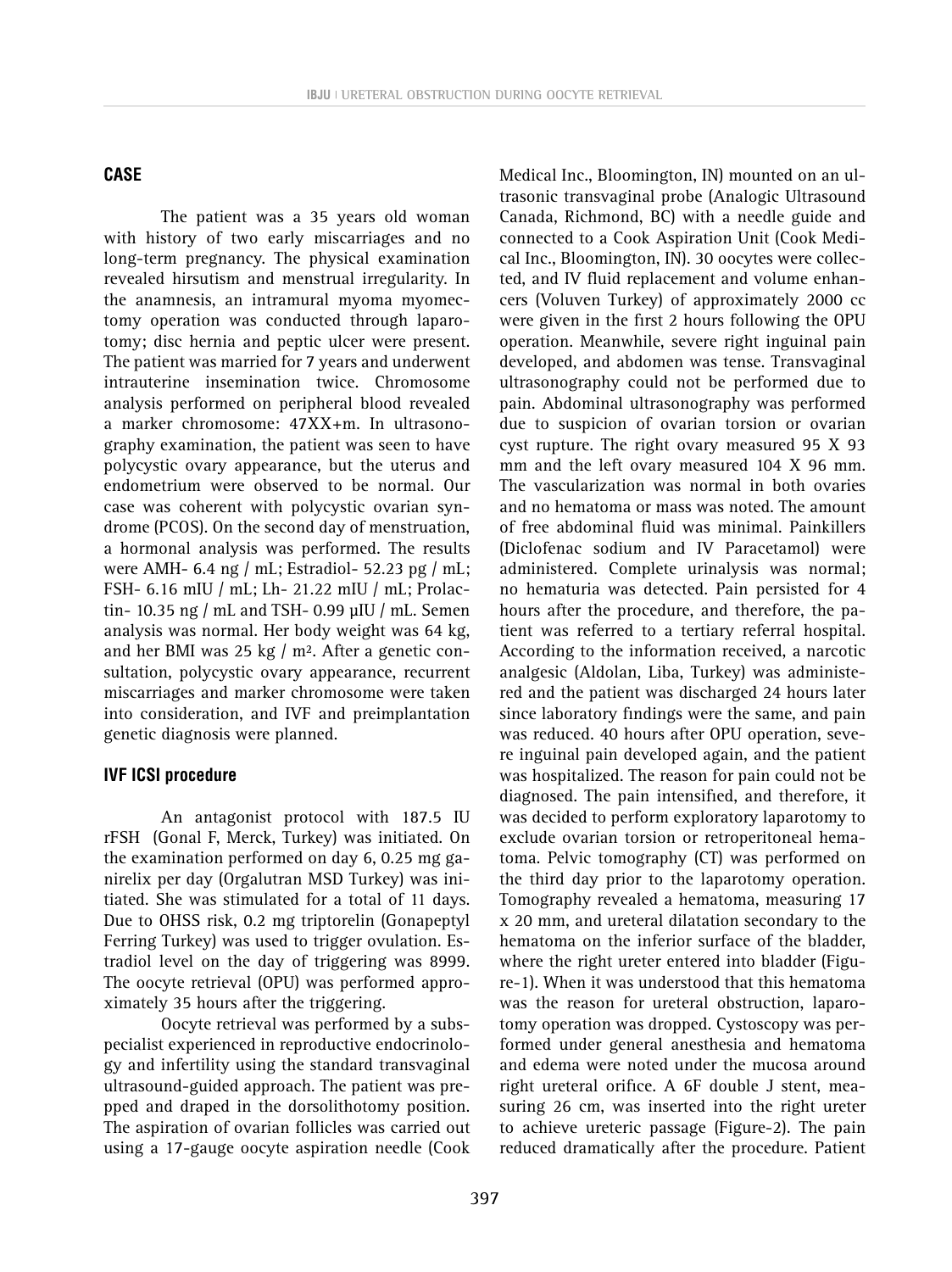**Figure 1 - Hematoma on the inferior surface of the bladder.** mosomal anomalies, and the other had mosaic



**Figure 2 - Double J stent, was inserted to right ureter to achieve ureteric passage.**



was discharged. The patient was examined again 21 days later, and it was noticed that hematoma had disappeared. A second cystoscopy was conducted, and catheter was removed.

Of the oocytes collected, 26 were mature. Fifteen oocytes were fertilized with intracytoplasmic sperm injection (ICSI). Four embryos reached the blastocyst stage and trophectoderm biopsy was performed. Each embryo was separately cryopreserved. Preimplantation genetic screening was performed by the Next Generation Sequencing method. Two embryos were normal; one of the four had multiple chrotrisomy 15. Two normal embryos were transferred after preparing the endometrium, and two healthy babies were delivered by cesarean section after a healthy pregnancy period.

#### **DISCUSSION**

TVOR is a safe, simple and effective method. Vaginal bleeding and pelvic infection are the most common complications that occur after oocyte retrieval by ultrasound (7). Ureteral injuries are considered as serious complications of all gynecological cases; a literature review shows that ureteric complications are rare after TVOR (8). Ureteral injuries are quite rare due to its anatomical position (9). Ureteral injury risk can occur in conditions leading to anatomic irregularities, such as endometriosis, previous operations, and pelvic inflammatory diseases and due to distortion that occurs when pressure is applied by the transvaginal ultrasound probe (10).

Nausea, vomiting and pelvic pain are observed in ureteral complications that developed after oocyte retrieval, and also hematuria, abdominal distension, and vaginal discharge are detected. Transvaginal ultrasound, intravenous pyelography (IVP), or CT are recommended for diagnosis (11, 12).

The main problem in our case was the presence of polycystic ovary syndrome and hyperstimulation due to this syndrome. During TVOR, inserting a needle through the side wall of the vagina and pulling it out of the ovary were performed several times with aspiration needles in order to aspirate all follicles in the hyper-stimulated ovary. Meanwhile, hematoma developed over time on the bladder wall and around the ureteral orifice with the injury of small vessels under the bladder. We think that pelvic distortion having developed secondary to myomectomy may also have played a role in hematoma. In our case, no symptom was observed except severe right inguinal pain. Also, we focused on ovarian torsion in the acute phase, since hematuria was not present in our case, and the hematoma was not observed on the backside of the bladder, because only abdominal ultrasonography was performed. If TVUSG, CT, or IVP had